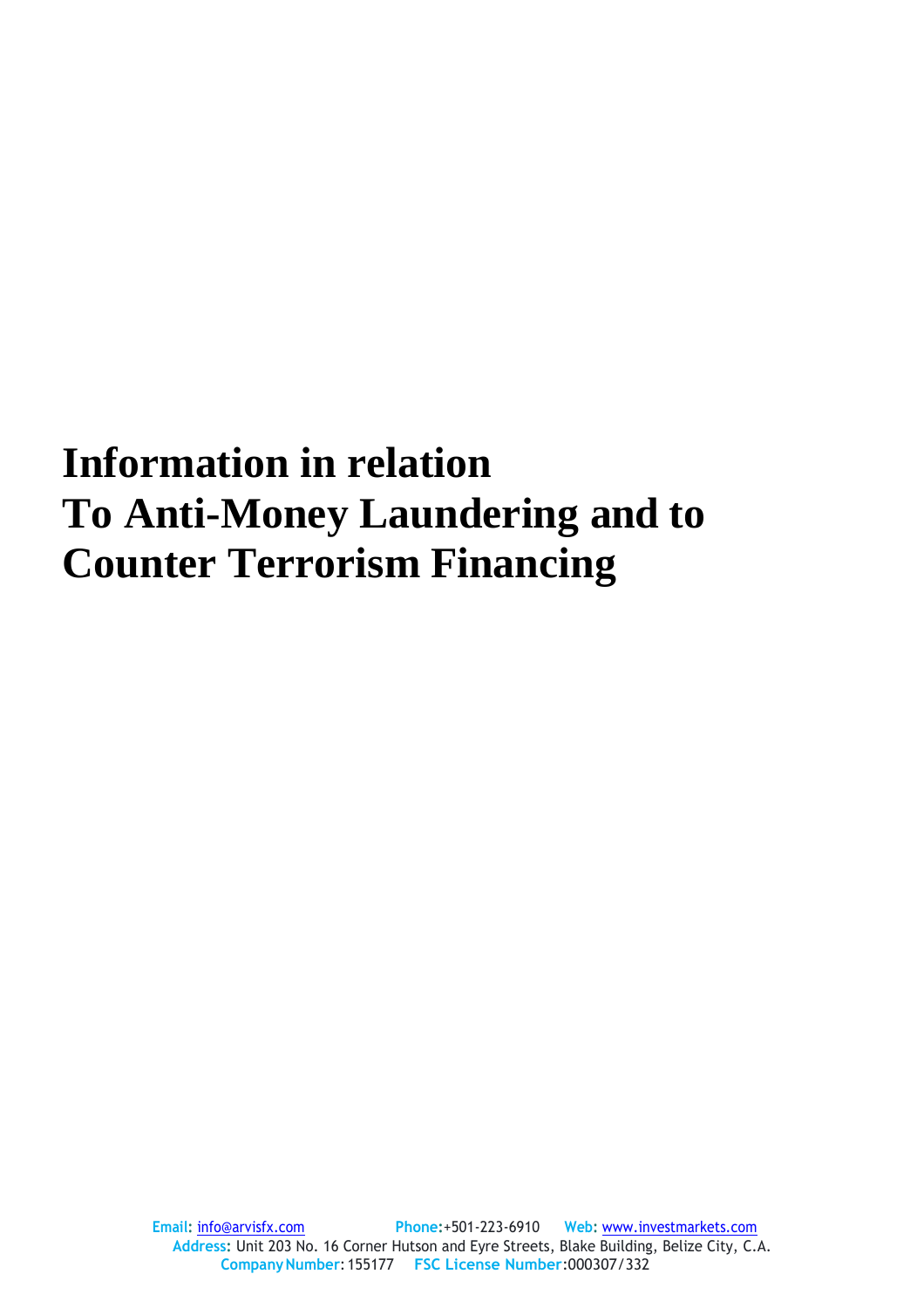Arvis Capital Limited (hereinafter referred to as the "Company"), is a Belize Investment Firm registered with the registrar of Companies (Registration No. 155177) and regulated by the Belize Financial Services Commission (hereinafter "FSC") under License Number 000307/332.

The Company does its utmost to ensure the privacy, confidentiality and security of its clients are preserved both throughout their interaction with the company and afterwards, to the fullest extent achievable by the Company. At the same time, the Company is obliged to follow certain requirements as set out by the local regulator for preventing and suppressing money laundering activities. As of such, the Company is obliged to follow strict Anti-Money Laundering (AML) and Counter Terrorism Financing procedures while it is also required to obtain certain verification information as well as documentation.

The Company determines the identity of the beneficial ownership of all its clients' accounts and does not open or maintain such accounts, unless it is satisfied of this requirement, as stipulated in the AML Policies and the legislative requirements. It has established procedures to obtain appropriate evidence of client identity, and maintains adequate records of client identity and transactions involved in such a manner as to assist, if necessary, in the investigation of criminal offences.

The Company has in place policies and procedures to identify and avoid money laundering related transactions and to ensure compliance with the requirements of any relevant legislation issued by its regulator.

The Company is vigilant in ensuring the prevention of its involvement or misuse in money laundering activities, and is not knowingly accepting assets or entering into business relationships where there is reasonable cause to believe that such assets may have been acquired illegally or may represent the proceeds of criminal activity.

The Company shall promptly report suspicious transactions relating to any account to the Supervisory Authority. Where there is suspicion that the source of funds may be criminal or that a client may be involved in criminal activity, the Company shall follow established procedures for assessing the evidence and determine what course of action should be pursued.

The Company shall keep records of reports made by their staff and of reports made to the Supervisory Authority. In accordance with the AML Code, the Company establishes the identity and verifies the identity of any Client of the Company by requiring the customer to produce an identification record or such other reliable, independent source document. The Company maintains the right to request any additional documentation that might be deemed as necessary at any point of the business relationship.

The Company shall:

- a) obtain information on the purpose and nature of the business relationship when establishing a new business relationship
- b) adequately identify and verify the identity of any natural person when a transaction is conducted including information relating to:
	- the person's name and address;
	- the national identity card, social security document, passport or other applicable official identifying document.
- c) adequately identify the beneficial owner of any legal entity conducting a transaction with the